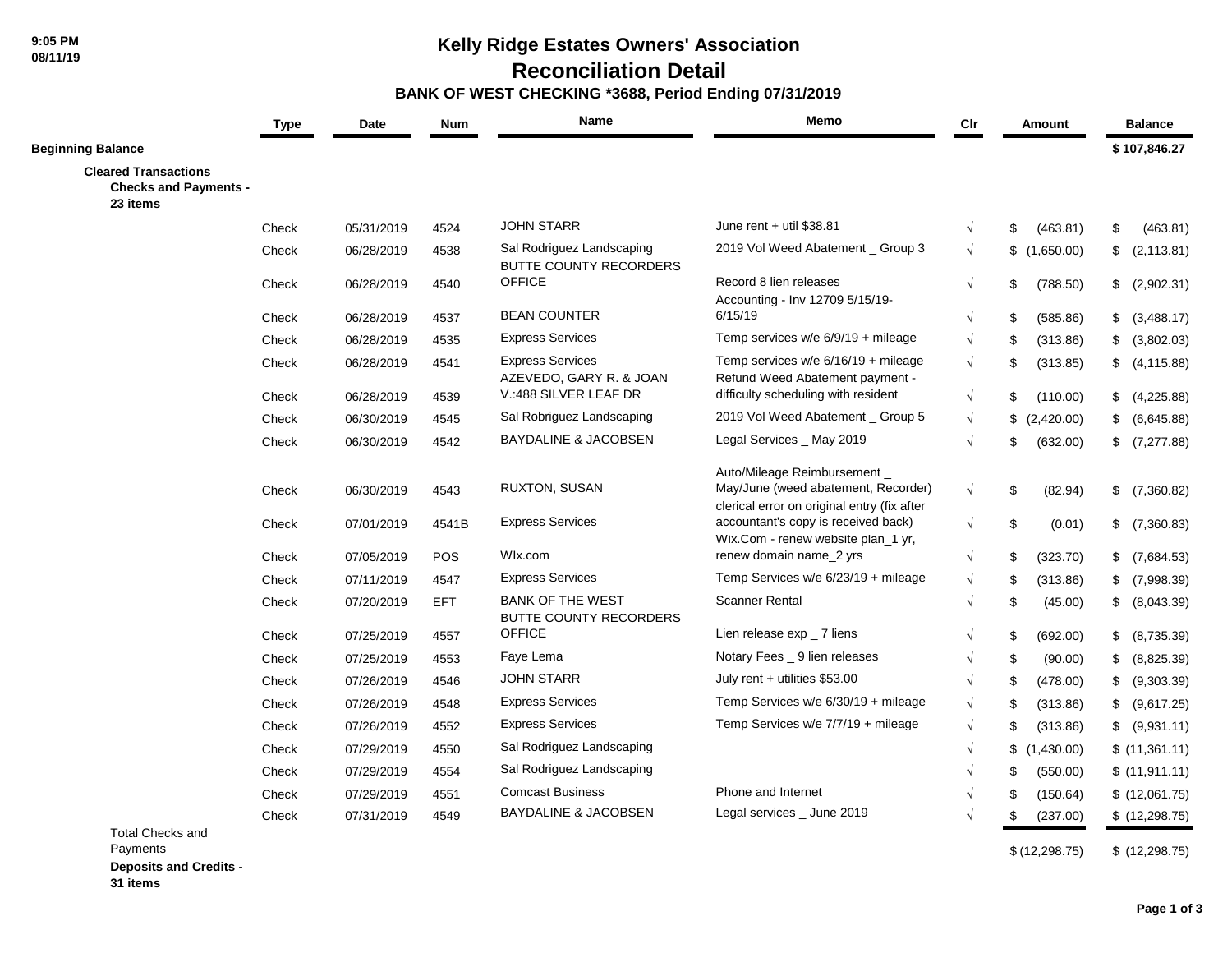# **Kelly Ridge Estates Owners' Association Reconciliation Detail BANK OF WEST CHECKING \*3688, Period Ending 07/31/2019**

|                                | <b>Type</b> | <b>Date</b> | <b>Num</b> | Name | Memo    | $_{\text{Clr}}$ | <b>Amount</b>  |    | <b>Balance</b> |  |  |
|--------------------------------|-------------|-------------|------------|------|---------|-----------------|----------------|----|----------------|--|--|
|                                | Deposit     | 06/30/2019  |            |      | Deposit | $\sqrt{ }$      | \$<br>30.65    | \$ | 30.65          |  |  |
|                                | Deposit     | 07/01/2019  |            |      | Deposit | $\sqrt{}$       | \$<br>30.00    | \$ | 60.65          |  |  |
|                                | Deposit     | 07/01/2019  |            |      | Deposit | $\sqrt{}$       | \$<br>61.30    | \$ | 121.95         |  |  |
|                                | Deposit     | 07/01/2019  |            |      | Deposit | $\sqrt{ }$      | \$<br>1,180.00 | \$ | 1,301.95       |  |  |
|                                | Deposit     | 07/03/2019  |            |      | Deposit | $\sqrt{}$       | \$<br>280.00   | \$ | 1,581.95       |  |  |
|                                | Deposit     | 07/03/2019  |            |      | Deposit | $\sqrt{}$       | \$<br>690.00   | \$ | 2,271.95       |  |  |
|                                | Deposit     | 07/05/2019  |            |      | Deposit | $\sqrt{}$       | \$<br>90.00    | \$ | 2,361.95       |  |  |
|                                | Deposit     | 07/05/2019  |            |      | Deposit | $\sqrt{ }$      | \$<br>1,000.00 | \$ | 3,361.95       |  |  |
|                                | Deposit     | 07/06/2019  |            |      | Deposit | $\sqrt{}$       | \$<br>61.30    | \$ | 3,423.25       |  |  |
|                                | Deposit     | 07/08/2019  |            |      | Deposit | $\sqrt{ }$      | \$<br>60.00    | \$ | 3,483.25       |  |  |
|                                | Deposit     | 07/08/2019  |            |      | Deposit | $\sqrt{}$       | \$<br>535.00   | \$ | 4,018.25       |  |  |
|                                | Deposit     | 07/10/2019  |            |      | Deposit | $\sqrt{ }$      | \$<br>365.00   | \$ | 4,383.25       |  |  |
|                                | Deposit     | 07/12/2019  |            |      | Deposit | $\sqrt{}$       | \$<br>90.00    | \$ | 4,473.25       |  |  |
|                                | Deposit     | 07/12/2019  |            |      | Deposit | $\sqrt{}$       | \$<br>845.00   | \$ | 5,318.25       |  |  |
|                                | Deposit     | 07/15/2019  |            |      | Deposit | $\sqrt{}$       | \$<br>40.00    | \$ | 5,358.25       |  |  |
|                                | Deposit     | 07/15/2019  |            |      | Deposit | $\sqrt{ }$      | \$<br>850.00   | \$ | 6,208.25       |  |  |
|                                | Deposit     | 07/16/2019  |            |      | Deposit | $\sqrt{}$       | \$<br>91.95    | \$ | 6,300.20       |  |  |
|                                | Deposit     | 07/17/2019  |            |      | Deposit | $\sqrt{}$       | \$<br>210.00   | \$ | 6,510.20       |  |  |
|                                | Deposit     | 07/17/2019  |            |      | Deposit | $\sqrt{ }$      | \$<br>390.00   | \$ | 6,900.20       |  |  |
|                                | Deposit     | 07/18/2019  |            |      | Deposit | $\sqrt{2}$      | \$<br>30.65    | \$ | 6,930.85       |  |  |
|                                | Deposit     | 07/19/2019  |            |      | Deposit | $\sqrt{ }$      | \$<br>60.00    | \$ | 6,990.85       |  |  |
|                                | Deposit     | 07/19/2019  |            |      | Deposit | $\sqrt{}$       | \$<br>1,086.50 | \$ | 8,077.35       |  |  |
|                                | Deposit     | 07/20/2019  |            |      | Deposit | $\sqrt{ }$      | \$<br>121.25   | \$ | 8,198.60       |  |  |
|                                | Deposit     | 07/24/2019  |            |      | Deposit | $\sqrt{}$       | \$<br>130.00   | \$ | 8,328.60       |  |  |
|                                | Deposit     | 07/24/2019  |            |      | Deposit | $\sqrt{ }$      | \$<br>500.00   | \$ | 8,828.60       |  |  |
|                                | Deposit     | 07/25/2019  |            |      | Deposit | $\sqrt{ }$      | \$<br>30.65    | \$ | 8,859.25       |  |  |
|                                | Deposit     | 07/26/2019  |            |      | Deposit | $\sqrt{}$       | \$<br>743.00   | \$ | 9,602.25       |  |  |
|                                | Deposit     | 07/29/2019  |            |      | Deposit | $\sqrt{ }$      | \$<br>90.00    | \$ | 9,692.25       |  |  |
|                                | Deposit     | 07/29/2019  |            |      | Deposit | $\sqrt{ }$      | \$<br>250.00   | \$ | 9,942.25       |  |  |
|                                | Deposit     | 07/31/2019  |            |      | Deposit | $\sqrt{2}$      | \$<br>30.00    | \$ | 9,972.25       |  |  |
|                                | Deposit     | 07/31/2019  |            |      | Deposit | $\sqrt{}$       | \$<br>300.00   | \$ | 10,272.25      |  |  |
| I otal Deposits and<br>Credits |             |             |            |      |         |                 | \$10,272.25    | \$ | 10,272.25      |  |  |